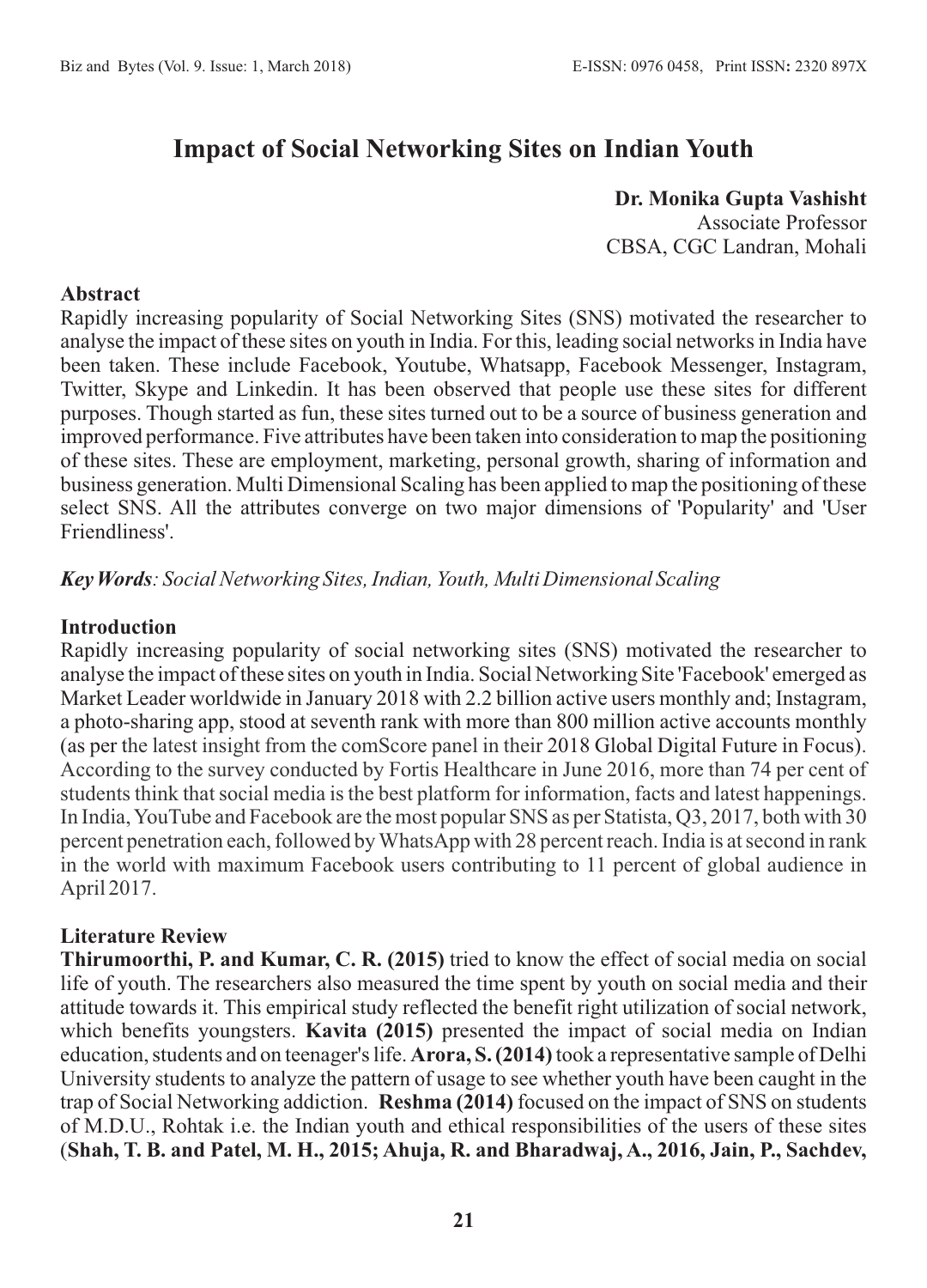**R.**). The effect of social media on society has been described broadly with focus on the particular field like business, education, society and youth (**Siddiqui, S. and Singh, T., 2016). Chowdhury, I. R. and Saha, B., 2015** made an attempt to point out the status of Facebook in order to identify its positive as well as negative impact on the psychological upbringing among the youths in Kolkata and also to assess how this social site is becoming user friendly for sharing trendable comments to others through internet accessibility. **Deshmukh, P., Deshmukh, S. and Tathe, C. (2014)** focused on the increased use of social networking and helped to understand the background for using it. **Mahat, S. S. and Mundhe, S. D. (2014)** conducted the research on youth between age group of 12-30 years with a view to know the level of consciousness on the community issues and the role of SNS in motivating the today's youth in expressing their views on burning issues like corruption, human rights, education etc. **Neelamalar, M. and Chitra, P. (2009)** tried to assess the outcome of SNS in the social behavior patterns of youth (17-22 yrs). **Parvathy J. and Suchithra R. (2015)** focused on presenting an insight into impact of SNS usage on the minds of youth population. **Thoene, W. S. (2012)** examined the impact of Facebook and Twitter on buying behaviour of college students.

#### **Research Methodology**

Primary Data and Secondary Data Collection Method methods were used to collect the relevant data via Structured Questionnaire from 200 youth in Ambala District, Haryana. Convenience Sampling Method was used for the purpose.

#### **Objectives**

- 1. To know the impact of social networking sites on youngsters.
- 2. To recommend some measure for proper use of social media in right direction to inform and educate the people.

#### **Data Analysis**

Marketing Engineering for Excel (**MEXL**), Tutorial, Version 2.1.0 '*Positioning*' submenu has been used to analyse the data. Marketing Engineering for Excel (ME>XL) refers to Marketing Engineering software as an Excel Add-in.

#### **Positioning Analysis and Perceptual Mapping Model**

Positioning Analysis software incorporates several mapping techniques that enable owners and managers to develop differentiation and positioning strategies for analysing the impact of Social Networking Site(s). Perceptual-mapping helps them understand how customers view their Social Networking Site(s) relative to competitive SNS.

# **Positioning Analysis**

**Perceptual data** (or the averages of respondents' ratings) describe the market space occupied by various SNS, as perceived by customers in the target segment(s). These data refer to customer perceptions of the SNS along those selected attributes. For example, they indicate how the target market perceives Linkedin on the 'Employment' dimension (but not actual 'Employment' ratings of SNS). Perceptual data comprises the number of dimensions (rows) along which the SNS were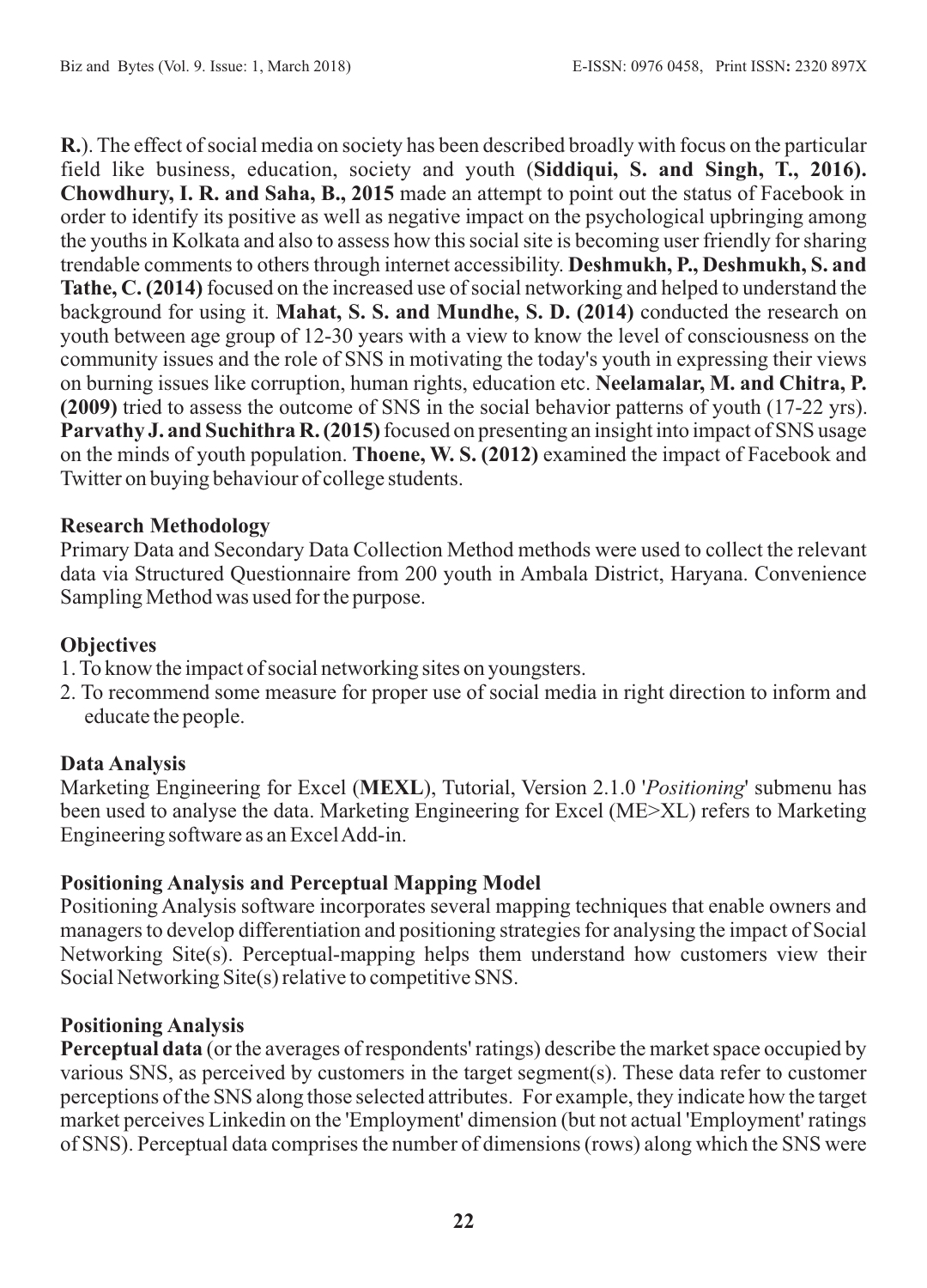compared (viz. employment, marketing, personal growth, sharing of information and business generation).





**Positioning Map(s)**: The generated positioning map(s) consists of: One map to retain two dimensions (X-Y).

**Perceptual Map**: depicts a data matrix that consists of the average perceptions of different SNS (i.e. choice alternatives) in a target segment. The perceptions measures rely on selected attributes of the SNS, and the resulting map provides a visual representation, in two dimensions, of how the target segment perceives all the SNS.

# **Data Interpretations**

- · The distances between SNS on the map indicate their perceived similarities. SNS that are close together are perceived as similar, whereas those that are far apart are perceived as different.
- · The clues related to meaning to each axis are provided by attributes aligned close to each axis.
- The variance explained by the horizontal dimension is 43.8% and the variance explained by the vertical dimension is 28%. It indicates the horizontal dimension is nearly one-and-a-half times as important in explaining customer perceptions.
- The direction in which an attribute increases is indicated by the lines on a perceptual map while moving away from the origin along that line. For example, if the 'Marketing' attribute uses a 1-5 scale, in which 5 represents the highest 'Marketing', then 'Marketing' increases along that line and away from the origin.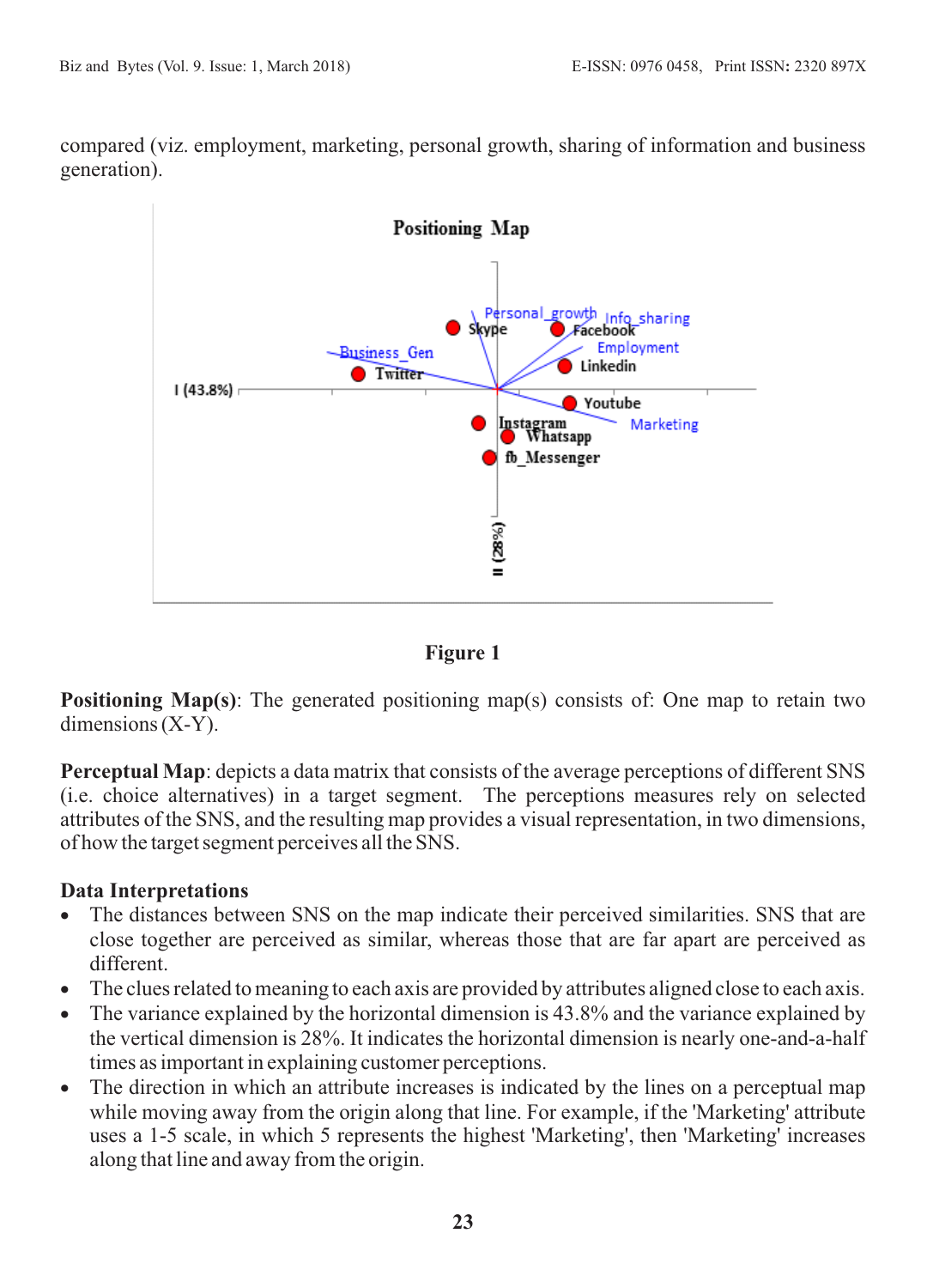- The variance in the attribute is indicated by the length of a line on the perceptual map. The longer a line, the greater is the importance of that attribute in differentiating among SNS in the market.
- · To position a Social Networking Site on any attribute on the map, an imaginary perpendicular line can be drawn from the Social Networking Site to the attribute. The farther a Social Networking Site is from the origin along the direction of that attribute, the higher is the rating of the Social Networking Site on that attribute.

# **Reason for Retaining Two Dimensions**



The first two factors capture 71.8% of the variance in the initial data, and adding a third factor captures only an additional 16.6%. Since the third factor does not capture significantly more variance (compared with the first two), only two dimensions (first two) are retained.

# **Managerial Implications and Discussion**

MEXLwas used to discover consumers' evaluation of SNS along two major dimensions of:

- Ø **Popularity**' (Dimension 1) and
- Ø **UserFriendliness**' (Dimension 1I).

The results revealed that 'YouTube' is the most preferred Social Networking Site for youngsters seeking 'Marketing' whereas 'Facebook' is preferred most by youngsters seeking 'Information sharing' based Social Networking Site. Thoene, W. S. (2012) found that Facebook and Twitter are being used to obtain sales information and promotions.

All the parameters converge on two major dimensions. These are 'Popularity' and 'User Friendliness'. Ahuja, R and Bharadwaj, A. (2016) observed the increasing importance of SNS in people's life day by day.

# **Conclusion**

It has been observed that people use SNS for different purposes. Though started as fun, these sites turned out to be a source of business generation and improved performance. All the parameters converge on two major dimensions: 'Popularity' and 'User Friendliness'. Patil, P. *(*2014) focused on the pros and cons of SNS on Indian youth and observed that 'entry' to SNS is easy but not the 'exit' which create many cyber crimes.